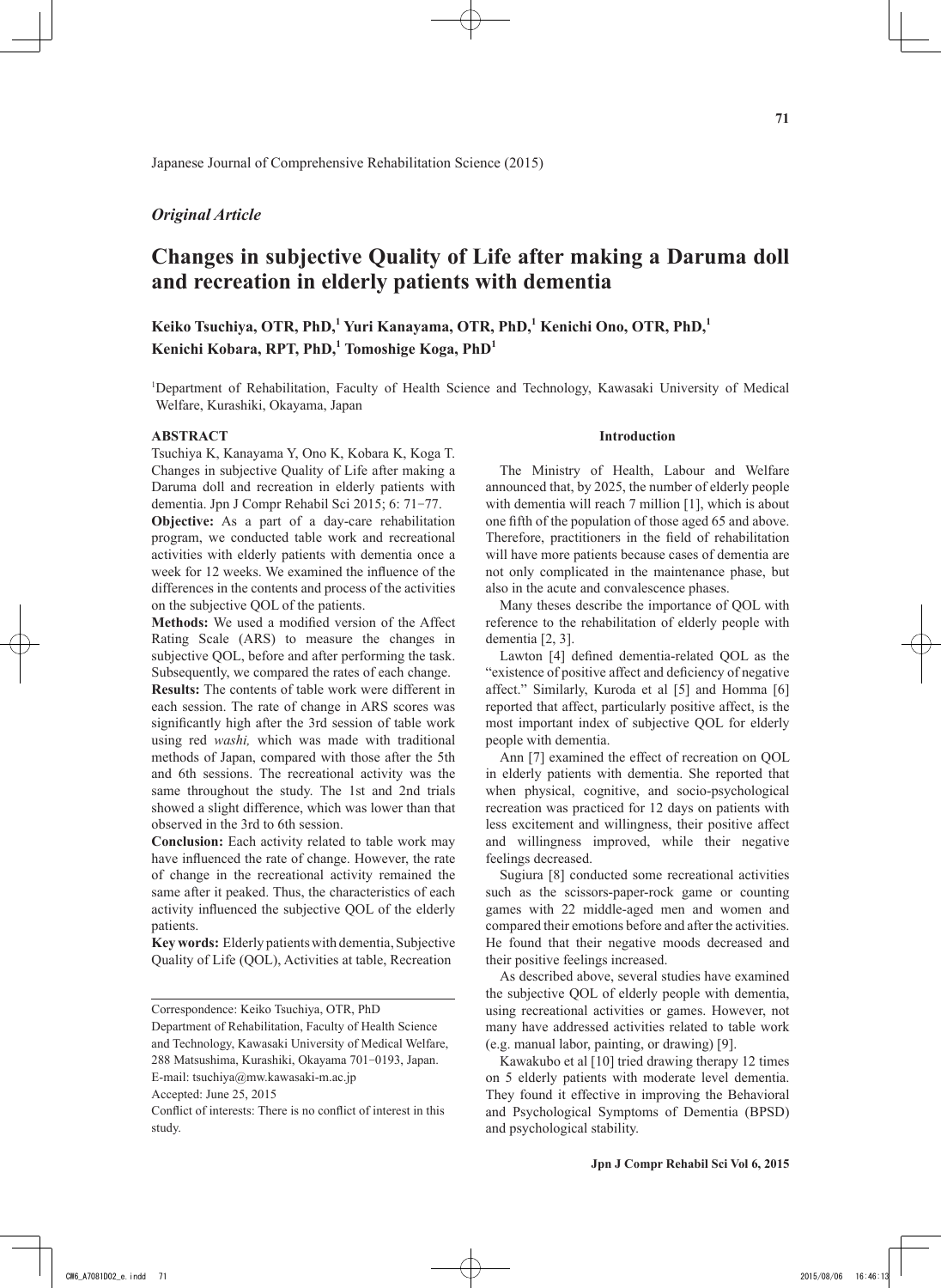However, many such reports solely refer to improvements in cognitive functions and BPSD, and few have focused on subjective QOL.

Therefore, we examined the influence of different activities on the subjective QOL of dementia patients in a day-care rehabilitation program. We did this by conducting some manual table work and recreational activities, once a week, over 12 consecutive weeks.

We aimed to clarify the characteristics of these two different categories of activities and to provide guidelines for designing activities for elderly people with dementia.

#### **Methods**

## **1) Subjects**

Eleven elderly women participating in a day-care rehabilitation program offered through a private hospital were included. Their average age was  $87.8 \pm 4.6$  years and the average score on the revised form of the Hasegawa's Dementia Scale (HDS-R) was  $13.5 \pm 3.3$  at the commencement of the study. Sample characteristics are presented in Table 1.

The aims and methods of the study were explained to the subjects and their families, and the study was conducted after securing their permission and willingness to participate voluntarily.

## **2) Procedure**

The research plan is shown in Fig. 1.

The table work activities included Daruma doll making (Fig. 2) and recreational activities included some games.

## **<Contents of Daruma doll making and games>**

The doll-making activity was conducted 6 times from May 16, 2009 to June 20, 2009, every Saturday, from 11:00 to 11:30 a.m.

In the 1st session, participants were shown a completed doll and explained the process of the work. This was followed by tearing an old newspaper into

**Table 1.** Basic Attributes of Each Subject.

|    | Age | Dominant hand | Caregiving needs       | HDS-R | <b>Disease</b>                                                      |
|----|-----|---------------|------------------------|-------|---------------------------------------------------------------------|
|    | 93  | Rt.           | Long-term care level 2 | 16    | Cerebovascular dementia, Cerebral infarction,<br>DM, OA of the knee |
|    | 88  | Rt.           | Long-term care level 1 | 11    | Cerebovascular dementia, OA of the knee                             |
| 3  | 92  | Rt.           | Long-term care level 2 | 10    | <b>DAT</b>                                                          |
| 4  | 86  | Rt.           | Long-term care level 2 | 14    | Cerebovascular dementia, CF                                         |
|    | 91  | Rt.           | Long-term care level 1 | 15    | Cerebovascular dementia, OA of the spine                            |
| 6  | 85  | Rt.           | Long-term care level 3 | 13    | DAT, Lumber compression fracture                                    |
|    | 88  | Rt.           | Long-term care level 1 | 18    | Cerebovascular dementia, Renal damage                               |
| 8  | 78  | Rt.           | Long-term care level 3 | 19    | Cerebovascular dementia, Osteoporosis                               |
| 9  | 83  | Rt.           | Long-term care level 3 | 13    | Cerebovascular dementia, Spondylolysis                              |
| 10 | 89  | Rt.           | Long-term care level 2 | 12    | DAT, OA of the spine                                                |
|    | 93  | Rt.           | Long-term care level 2 | 8     | DAT, OA of the knee                                                 |
|    |     |               |                        |       |                                                                     |

HDS-R (Hasegawa's Dementia Scale), DM (Diabetes Mellitus), OA (Osteoarthritis), CF (Cardiac Failure), DAT (Dementia of Alzheimer type)

|               | Measurement<br>Intervention<br>Measurement<br>Making Daruma<br>(May 16-June 20, 2009)<br>Game<br>(July 4-August 8, 2009)                                                                                                                                           |
|---------------|--------------------------------------------------------------------------------------------------------------------------------------------------------------------------------------------------------------------------------------------------------------------|
| Making Daruma | First: tearing the newspaper<br>Second: pasting newspaper on the balloon.<br>Third: pasting newspaper or red Japanese paper on the balloon.<br>Forth: paste red Japanese paper on the balloon.<br>Fifth: make the face<br>Sixth: commemorative photo with everyone |
| Game          | Subjects play the game at all times from the first to sixth stages.                                                                                                                                                                                                |

We measured HDS-R and NM scale on May 16 and August 8.

**Figure 1.** Conceptual Diagram of Measurement Procedure of Modified ARS, HDS-R, NM scale, in each time at day-care rehabilitation.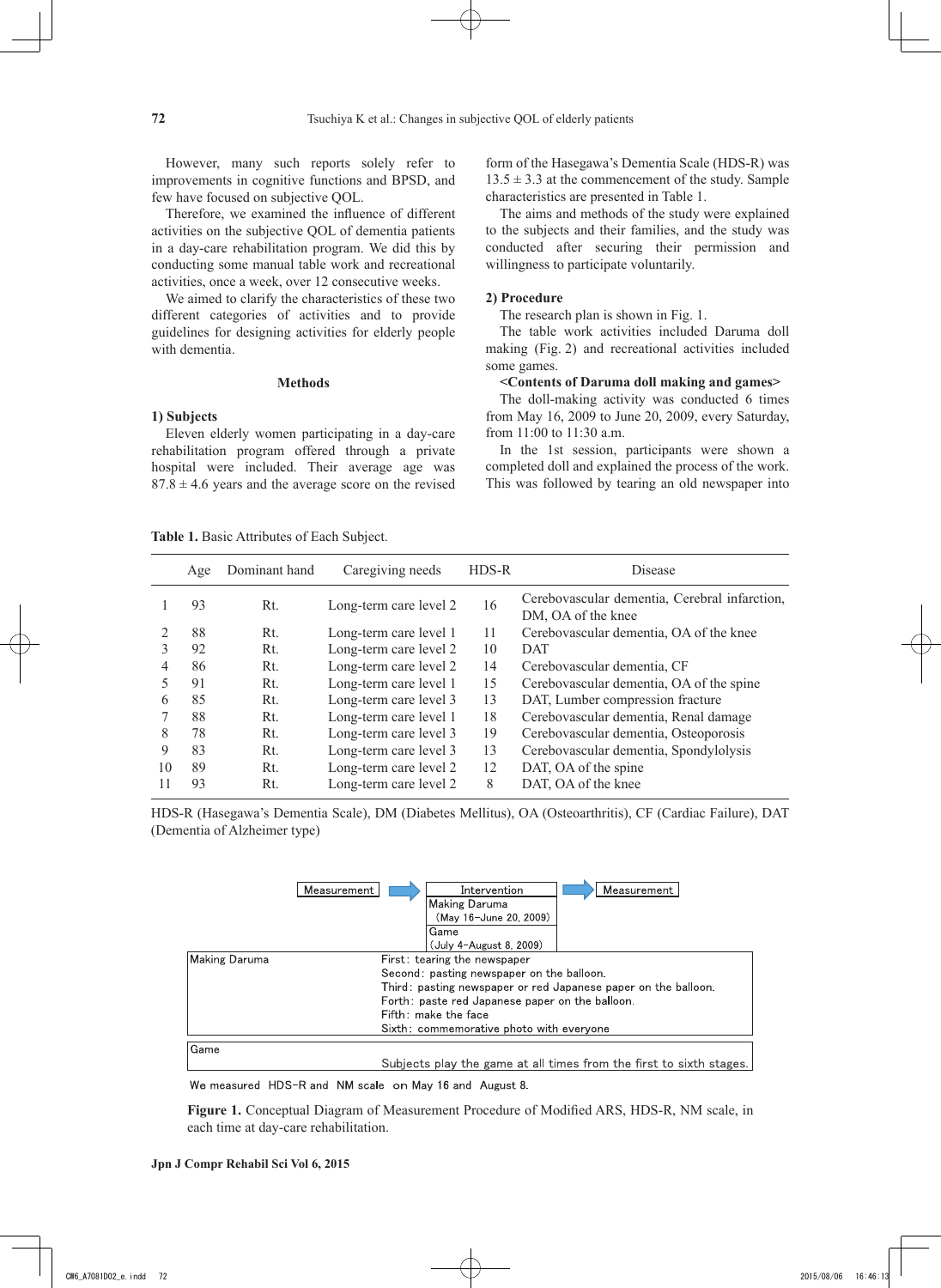

**Figure 2.** The competed Daruma.

smaller pieces. In the 2nd session, they pasted 5 to 6 layers of the pieces of paper onto a swollen balloon.

They continued the same task in the 3rd session. On completing it, they prepared pieces of red *washi* paper to be glued over the balloon.

In the 4th session, almost all the patients were engaged in covering the balloon with the pieces of red *washi* paper.

The 5th session entailed pasting a piece of white *washi* paper, about the size of a face, onto the balloon, painting eyes and a nose, and applying other decorations. Several patients asked their operational therapy teachers for help during this task.

In the 6th session, they assembled to have memento pictures taken holding their own completed Daruma dolls.

After the table work activity, games were played 6 times, for 30 minutes each, from July 4, 2009 to August 8, 2009. The patients were divided into 2 groups, and were seated on chairs or wheelchairs arranged in a line, the 2 groups facing each other. The program of the games included 1) confirmation of the date, 2) limbering up, 3) a hockey game, and 4) doing exercises to singing.

Limbering up included exercises for limbs and fingers or making shapes with fingers. In the hockey game, with paper sticks, the 2 teams attempted to score by carrying a ball to the goal. In the exercises to singing, they were encouraged to move their limbs and fingers.

In the doll-making activity and games, the tools and materials were always placed at different locations unfamiliar to the patients. Further, 2 new staff assisted them with their wheel chairs or activities.

#### **<Evaluation>**

The evaluations were conducted on the first and last day of intervention, i.e., on May 16, 2009 and August 8, 2009, respectively. We used the HDS-R to evaluate cognitive functions and the N-type psychological condition scale for the elderly (NM) to evaluate behavioral observation of daily life.

We also used the modified Affect Rating Scale (ARS) on the days before and after the doll-making activity and games were conducted, to evaluate the patients' subjective QOL (Table 2).

## **<The modified ARS>**

The modified ARS is a revised version of the Philadelphia Geriatric Center Affect Rating Scale by Lawton [11]. It is designed to evaluate affect, an aspect of QOL of elderly people with dementia.

It entails a five-degree evaluation of three positive emotions such as joy, interest, and satisfaction, and of three negative emotions such as anger, fear and anxiety, and depression and sorrow, based on a 20-minute observation for each factor.

Each factor is scored as follows:

- 0 points for "impossible to evaluate," "none," and "dozing."
- 1 point if the emotion is exhibited for less than 16 seconds.
- 2 points if the emotion is exhibited for 16 seconds to less than 1 minute.
- 3 points if the emotion is exhibited for more a minute to less than 5 minutes.
- 4 points if the emotion is exhibited for 5 minutes to less than 10 minutes.
- 5 points if the emotion is exhibited for over 10 minutes.

Additionally, each factor is evaluated as (+) for positive affect and  $(-)$  for negative affect. The points for each factor are added up to generate the total. The total points on the Altered ARS range between -15 and +15. Higher scores are indicative of higher subjective QOL. A high score on QOL is indicative of good reliance between the subject and the other party [12].

#### **3) Statistical analysis**

We used the Wilcoxon rank sum test to compare the HDS-R and NM scores before the doll-making activity and games, and to compare pre- and post-intervention scores.

We first calculated the rate of change in the modified ARS score for each session of doll making and games. We used the following procedure: (the score on the modified ARS at the end of the doll making sessions and games)-(the score before conducting the activities) / (the index before beginning the activities). The resultant score was then multiplied by 100.

Subsequently, we compared the rate of change in the score on the modified ARS for the doll-making activity and games, using the Wilcoxon rank sum test. The significance threshold was .05, while a cutoff of .10 was considered to indicate a tendency for significance.

#### **Results**

There was no difference in the modified ARS score for the doll-making activity and games before the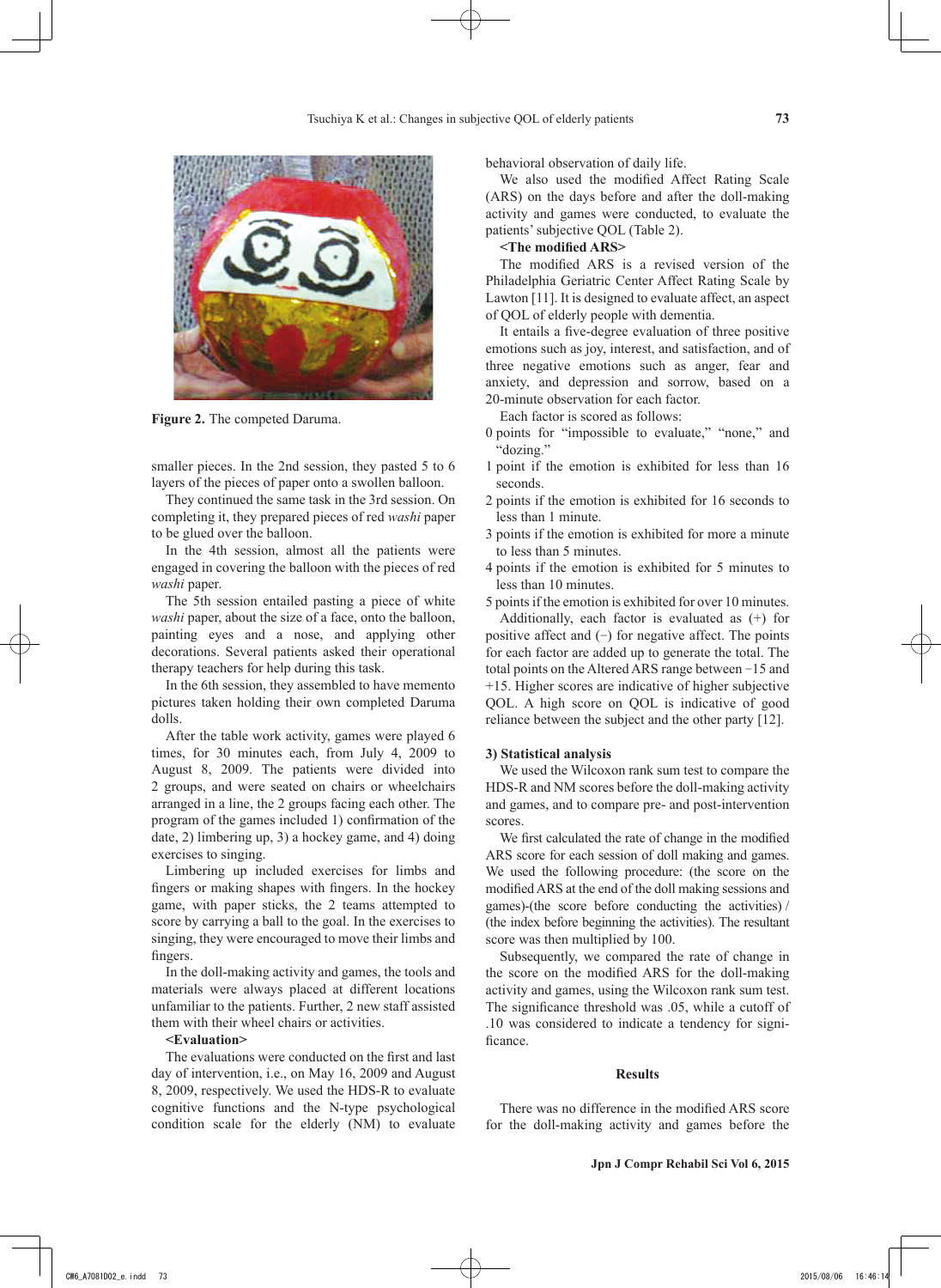## **Table 2.** Modified ARS.

|                    |                                                             | $\boldsymbol{0}$ | $1(0~16sec)$ 2(16~59sec) 3(1~5min) 4(5~10min) 5(over10min) |  |  |
|--------------------|-------------------------------------------------------------|------------------|------------------------------------------------------------|--|--|
| Joy                |                                                             |                  |                                                            |  |  |
| Signs:             | 1 smiling<br>2 laughing                                     |                  |                                                            |  |  |
|                    | 3 stroking or gently touching other                         |                  |                                                            |  |  |
|                    | 4 nodding 5 singing                                         |                  |                                                            |  |  |
|                    | 6 touching each other                                       |                  |                                                            |  |  |
|                    | 7 reaching out warmly to each other                         |                  |                                                            |  |  |
| Interest           |                                                             |                  |                                                            |  |  |
| Signs:             | 1 eyes following objects                                    |                  |                                                            |  |  |
|                    | 2 maintain eye contact: eyes following<br>objects or person |                  |                                                            |  |  |
|                    | 3 responding by moving or saying some-<br>thing             |                  |                                                            |  |  |
|                    | 4 maintain eye contact                                      |                  |                                                            |  |  |
|                    | 5 responding to music by moving or saying<br>something      |                  |                                                            |  |  |
|                    | 6 responding to person or object by body<br>movement        |                  |                                                            |  |  |
| Satisfaction       |                                                             |                  |                                                            |  |  |
| Signs:             | 1 relaxed posture: sitting or lying                         |                  |                                                            |  |  |
|                    | 2 relaxing look                                             |                  |                                                            |  |  |
|                    | 3 gentle behavior                                           |                  |                                                            |  |  |
| Anger              |                                                             |                  |                                                            |  |  |
| Signs:             | 1 clenching teeth 2 scowling                                |                  |                                                            |  |  |
|                    | 3 yelling<br>4 cursing                                      |                  |                                                            |  |  |
|                    | 5 berating<br>6 pushing away                                |                  |                                                            |  |  |
|                    | 7 shaking fist<br>8 pursuing lips                           |                  |                                                            |  |  |
|                    | 9 narrowing eyes                                            |                  |                                                            |  |  |
|                    | 10 drawing eyebrows together; making                        |                  |                                                            |  |  |
|                    | distancing gesture                                          |                  |                                                            |  |  |
| Anxiety/Fear       |                                                             |                  |                                                            |  |  |
| Signs:             | 1 lines across forehead 2 fidgeting                         |                  |                                                            |  |  |
|                    | 3 repeated or agitated movement                             |                  |                                                            |  |  |
|                    | 4 fearful and frustrated look                               |                  |                                                            |  |  |
|                    | 5 sighing 6 isolated from other people                      |                  |                                                            |  |  |
|                    | 7 tremors 8 tight facial muscles                            |                  |                                                            |  |  |
|                    | 9 crying frequently                                         |                  |                                                            |  |  |
|                    | 10 hand wringing 11 restless legs                           |                  |                                                            |  |  |
| Depression/Sadness |                                                             |                  |                                                            |  |  |
| Signs:             | 1 crying 2 shedding tears 3 moaning                         |                  |                                                            |  |  |
|                    | 4 drooping face 5 face expressionless                       |                  |                                                            |  |  |
|                    | 6 wiping eyes                                               |                  |                                                            |  |  |
|                    |                                                             |                  |                                                            |  |  |

0: Impossible to evaluate. None. Doozing.

intervention, as well as the score on the HDS-R and NM scales before and after the intervention (Table 3).

The mean scores for each session of the doll-making activity and those before and after each game have been presented in Table 4, and the mean rate of change in Table 5.

A comparison between the rates of change in each session of the doll-making activity revealed that the rates were significantly higher for the session, as compared to the 5th  $(p = 0.03)$  and the 6th  $(p = 0.005)$  sessions. Further, the score for the 4th session was higher than that for the 6th ( $p = 0.03$ ), and that for the 5th was higher than that for the 6th  $(p = 0.028)$ . The score for the 4th session seemed higher than that for the 5th session  $(p = 0.091)$ . No differences were observed among the other sessions.

A comparison of the rates of change in each of the games revealed that the rates were significantly lower for the 1st session as compared to that for the 3rd  $(p = 0.005)$ , 4th  $(p = 0.005)$ , 5th  $(p = 0.028)$  and 6th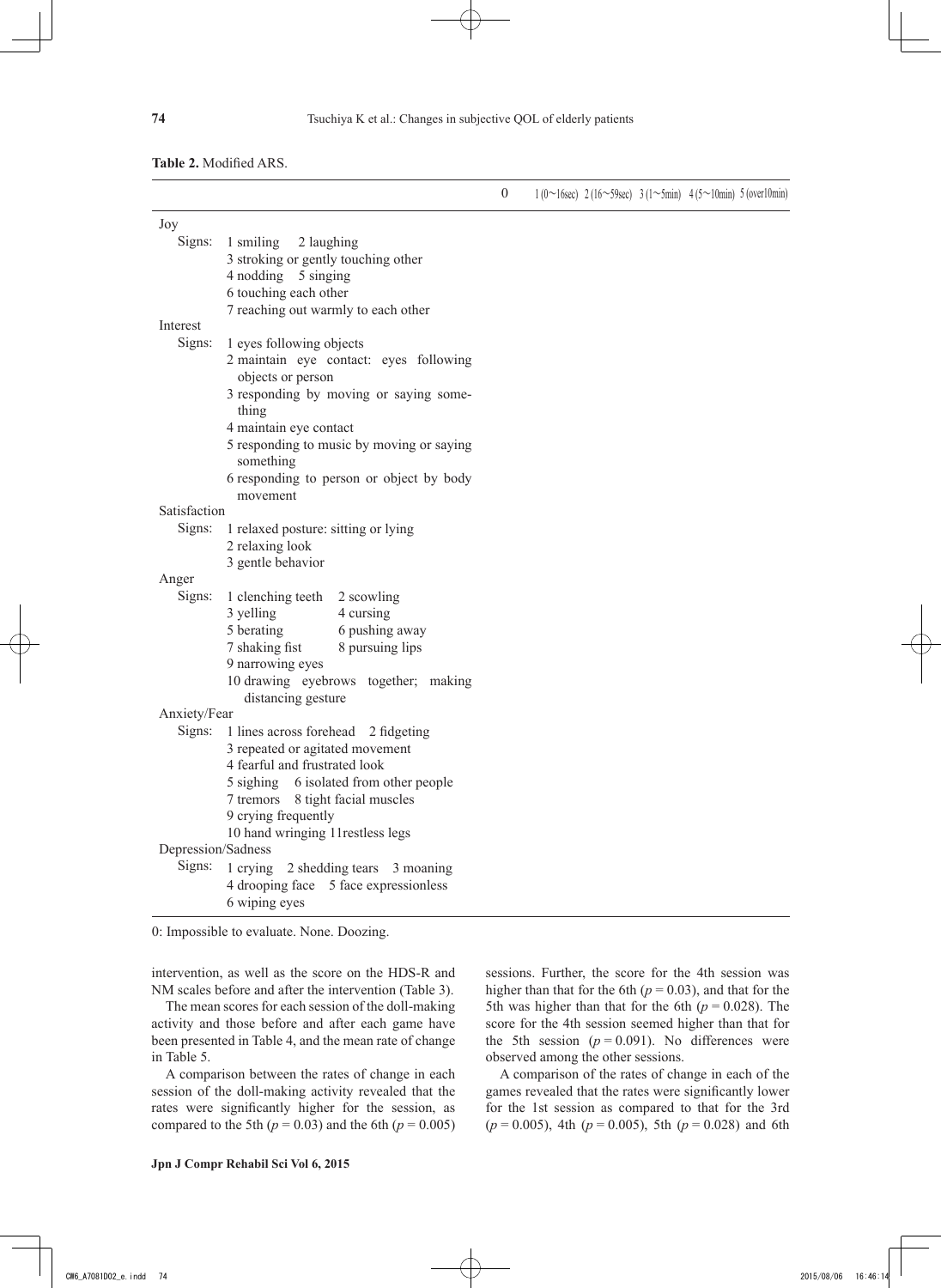|           | Scores of HDS-R                        |      | Scores of NM scale                     |      |  |  |
|-----------|----------------------------------------|------|----------------------------------------|------|--|--|
|           | before intervention after intervention |      | before intervention after intervention |      |  |  |
|           | 18                                     | 21   | 48                                     | 45   |  |  |
|           | 17                                     | 20   | 35                                     | 33   |  |  |
|           | 15                                     | 13   | 23                                     | 25   |  |  |
|           | 15                                     | 15   | 33                                     | 31   |  |  |
|           | 14                                     | 16   | 28                                     | 31   |  |  |
| h         | 14                                     | 14   | 23                                     | 23   |  |  |
|           | 13                                     | 15   | 29                                     | 29   |  |  |
| 8         | 12                                     | 13   | 25                                     | 25   |  |  |
| 9         | 14                                     | 17   | 29                                     | 25   |  |  |
| 10        | 10                                     | 8    | 35                                     | 31   |  |  |
| 11        | 6                                      | 6    | 25                                     | 23   |  |  |
| AV        | 13.5                                   | 14.4 | 30.3                                   | 29.2 |  |  |
| <b>SD</b> | 3.3                                    | 4.5  | 7.3                                    | 6.4  |  |  |

**Table 3.** Scores of HDS-R and NM scale before and after all interventions.

AV: Average SD: Standard deviation

**Table 4.** Average of Modified ARS's Scores for Making Daruma and Game.

|      | First |  | Second |                                                                                                                                                                                  | Third |  | Fourth |  | Fifth |  | Sixth |  |
|------|-------|--|--------|----------------------------------------------------------------------------------------------------------------------------------------------------------------------------------|-------|--|--------|--|-------|--|-------|--|
|      |       |  |        | Before After Before After Before After Before After Before After Before After                                                                                                    |       |  |        |  |       |  |       |  |
|      |       |  |        | Daruma $4.7 \pm 3.5$ $5.5 \pm 6.5$ $8.1 \pm 3.1$ $10.2 \pm 6.8$ $5.6 \pm 3.5$ $9.1 \pm 2.5$ $6.9 \pm 4.2$ $10.5 \pm 3.8$ $4.2 \pm 3.3$ $5.6 \pm 4.3$ $7.1 \pm 4.7$ $4.4 \pm 4.1$ |       |  |        |  |       |  |       |  |
| Game |       |  |        | $6.7 \pm 5.4$ $6.6 \pm 5.1$ $4.5 \pm 5.8$ $5.6 \pm 5.24$ $3.2 \pm 7.6$ $11.5 \pm 2.9$ $0.9 \pm 3.8$ $8.3 \pm 2.0$ $2.9 \pm 5.2$ $8.4 \pm 6.7$ $3.8 \pm 3.5$ $11.4 \pm 4.4$       |       |  |        |  |       |  |       |  |

**Table 5.** Average of Rate of Change for Making Daruma and Game's Scores.

|                | First                               | Second.       | Third                                                                                                                           | Fourth. | Fifth         | Sixth         |
|----------------|-------------------------------------|---------------|---------------------------------------------------------------------------------------------------------------------------------|---------|---------------|---------------|
| Daruma<br>Game | $14.2 \pm 104.6$<br>$11.2 \pm 71.2$ | $176 \pm 698$ | $14.5 \pm 150.4$ $156.7 \pm 241.9$ $100.3 \pm 103.1$<br>$319.8 \pm 466.1$ $350.7 \pm 326.1$ $234.2 \pm 442.5$ $248.9 \pm 165.4$ |         | $386 \pm 896$ | $355 \pm 398$ |

 $(p = 0.018)$ . The rates were significantly lower for the second session as compared to the 3rd ( $p = 0.022$ ) and 6th  $(p = 0.018)$  sessions, and tended to be lower than that for the 4th  $(p = 0.070)$  and 5th  $(p = 0.086)$  sessions. No other differences were observed.

A comparison of the rates of change for each session of games and doll-making activity revealed no difference among the first 3 sessions. However, the rates were significantly higher for the games as compared to that for the doll-making activity at the 4th ( $p = 0.016$ ) and 6th ( $p = 0.000$ ) sessions. Further, the rate of change also tended to be higher for the 5th session  $(p = 0.095)$ . No other differences were observed.

### **Discussion**

There was no difference in the scores on the modified ARS for the games and doll-making activity before the intervention. Findings indicate that the effect of the doll-making activity, which preceded the games, on the subjective QOL, did not last for the 2 weeks after which the games began. Therefore, it seems safe to conclude that the doll-making activity did not influence the games.

## **1) The Daruma doll-making activity**

Comparing the rates of change for each session of this activity, we found that there were no significant differences between the 1st and 2nd sessions, and average values of modified ARS's score in the 1st and 2nd intervention (making of the Daruma doll) were low compared to the other sessions. This indicates that the first 2 attempts at doll making did not arouse the subjects' positive affect, such as joy, interest, and contentment.

Karino [13] suggested that elderly people with dementia would gain relief, comfort, and support from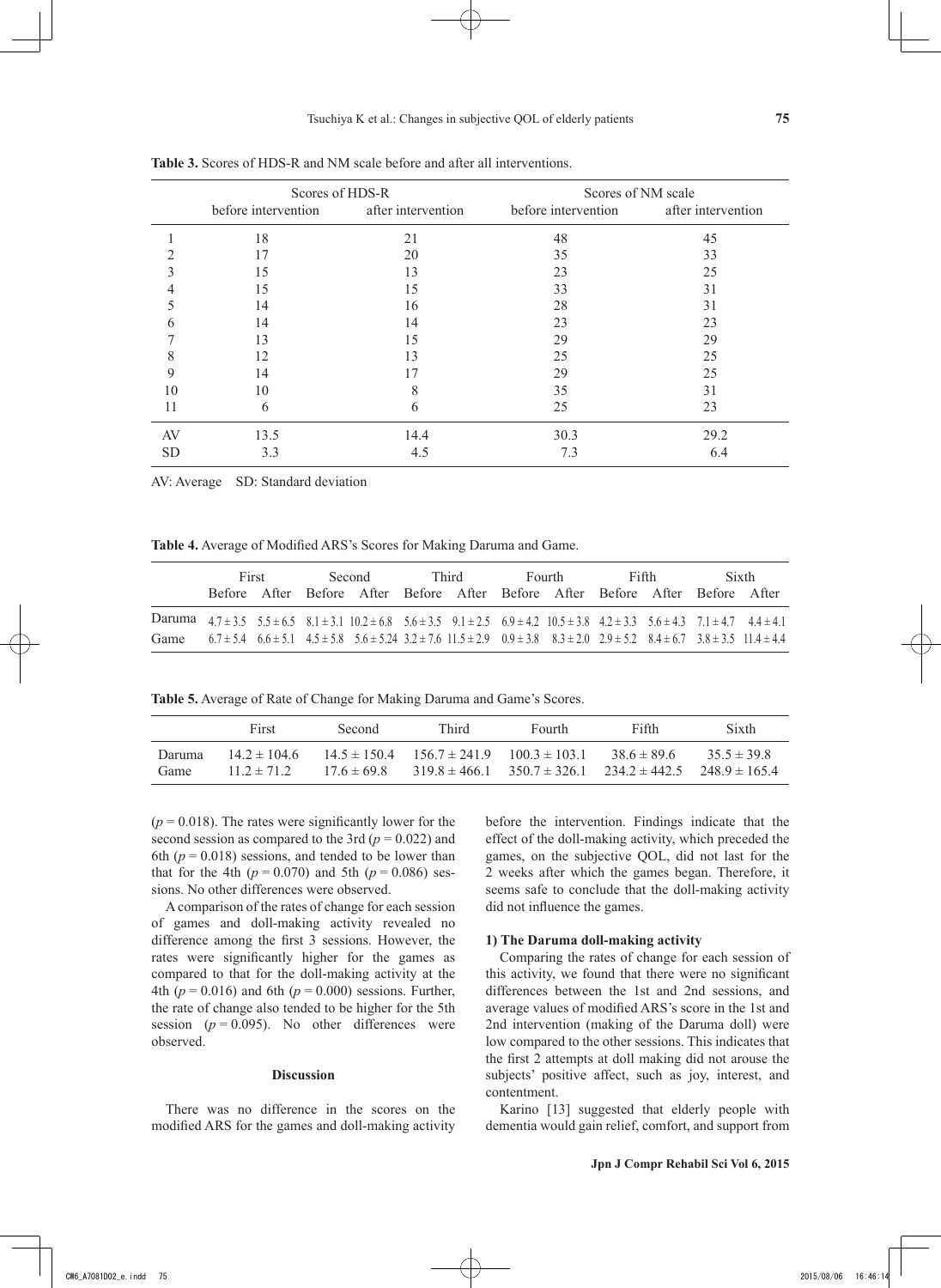their familiar relationships and environment [14].

In this regard, our patients participated in the activities with new staff, and performed unfamiliar tasks. Therefore, they might have taken time to get used to their new environment. This suggests that the doll-making activity may not have worked effectively in decreasing their negative affect like depression [15].

However, the rate of change for the 3rd sessions was significantly different from that for the 4th, and it was significantly higher than that for the 5th and 6th sessions. Participants started using red *washi* paper from the 3rd session. It seems that the color of the red paper had effectively influenced the patients. Studies have reported that the cognitive function of color perception, the most emotionally sensitive aspect of visual perception, declines slowly, and that favorite colors have a positive influence on the mental and physical functions of patients [9].

The appearance of "red" on the worktable may have excited affect through cognitive function, such as joy and pleasure, and enhanced the rate of change.

The rate of change was lower in the 5th session as compared to the 3rd, and tended to be lower than that in the 4th session. The 5th session required the participants to cut out the shape of a face from white *washi* paper, paint eyes and nose, and apply decorations on the face. During this task, many subjects relied on their occupational therapists for help.

As Leslie [16] noted, painting or drawing are often resisted by elderly people. Cutting out the shape of a face from the paper, pasting it on the Daruma doll, and painting eyes and a nose on it required the subjects to be careful and delicate, which would have caused them to have a negative affect toward the activity, leading to a decline in the rate of change. Moreover, the rate of change for the 6th session was in negative figures, which was evidently lower than the rate for the 3rd, 4th and 5th sessions. In the 6th session, the subjects took memento pictures holding the dolls they had created.

Tessa [17] suggests that those with dementia often have an experience in such activities as "I am just here," because it is difficult for them to understand the meaning and purpose of such activities.

Thus, in the present study, the subjects might not have enjoyed taking memento pictures as an indicator of completing the work. They might have rather considered it as not being free or being tied down.

#### **2) The games**

Similar to the Daruma doll-making activity, the rate of change was low in the first 2 sessions of games, marking no clear differences. The rate of change for the 3rd session was significantly higher than that for the 1st and 2nd sessions. Further, no difference was observed among the 3rd, 4th, 5th, and 6th sessions. Kamitani [18] reported that happy events are predominantly remembered as episodic memories.

We thought that the repetition of the same game had provided a familiar atmosphere, which the patients related to, through the joy of the game, enough to be memorized as happy occasions. This may have resulted in the higher positive affect after the game, from the 3rd session onward. Indeed, this was 1 session earlier than the doll-making activity.

The games included singing, exercising, and playing a hockey-like game.

Ann [19] reported a decrease in BPSD in elderly people with dementia, after participation in physical and cognitive recreational games.

Sakamoto and some others [20] reported that the introduction of music therapy worked well on the cognition and affect of patients with dementia.

Our games included elements such as music, and physical and cognitive activities, which would have caused a multiplier effect, arousing positive affect in the patients. Further, positive memories of the games would have led to the higher rate of change.

## **3) Comparing the rates of change between the Daruma doll-making activity and games**

There were no significant differences in the rate of change for the first 3 sessions of the doll-making activity and games. This lack of difference may imply that the elderly patients with dementia needed few sessions to be familiarized with the table work activity of Daruma doll making, as well as the games.

However, the rates of change for the 4th, 5th, and 6th sessions of the games were higher than those of the doll-making activity. We suppose this was because the doll-making activity was sedentary and meticulous, which may have led to a decline in the rate of change along the work process. In contrast, the games included different elements such as physical exercise and music, which invigorated the positive affect of the patients.

## **4) Comparing the HDS-R and NM scores before and after intervention**

There were no differences in the HDS-R and NM scores before and after the intervention. Although the subjective QOL showed some improvement after each intervention, they probably did not effectively improve cognitive function and behavior. We think that the sessions were not sufficient and frequent enough, as they were conducted only once a week, over weeks. However, considering the intervention period of 3 months from the beginning to the completion of the doll-making activity, it may have added value in the cognitive function and behavioral evaluation during the intervention.

When he provided elderly people with dementia an opportunity to sing once a week, their BPSD reduced [21].

Regardless of the contents of the doll-making activity and the games, working together in groups